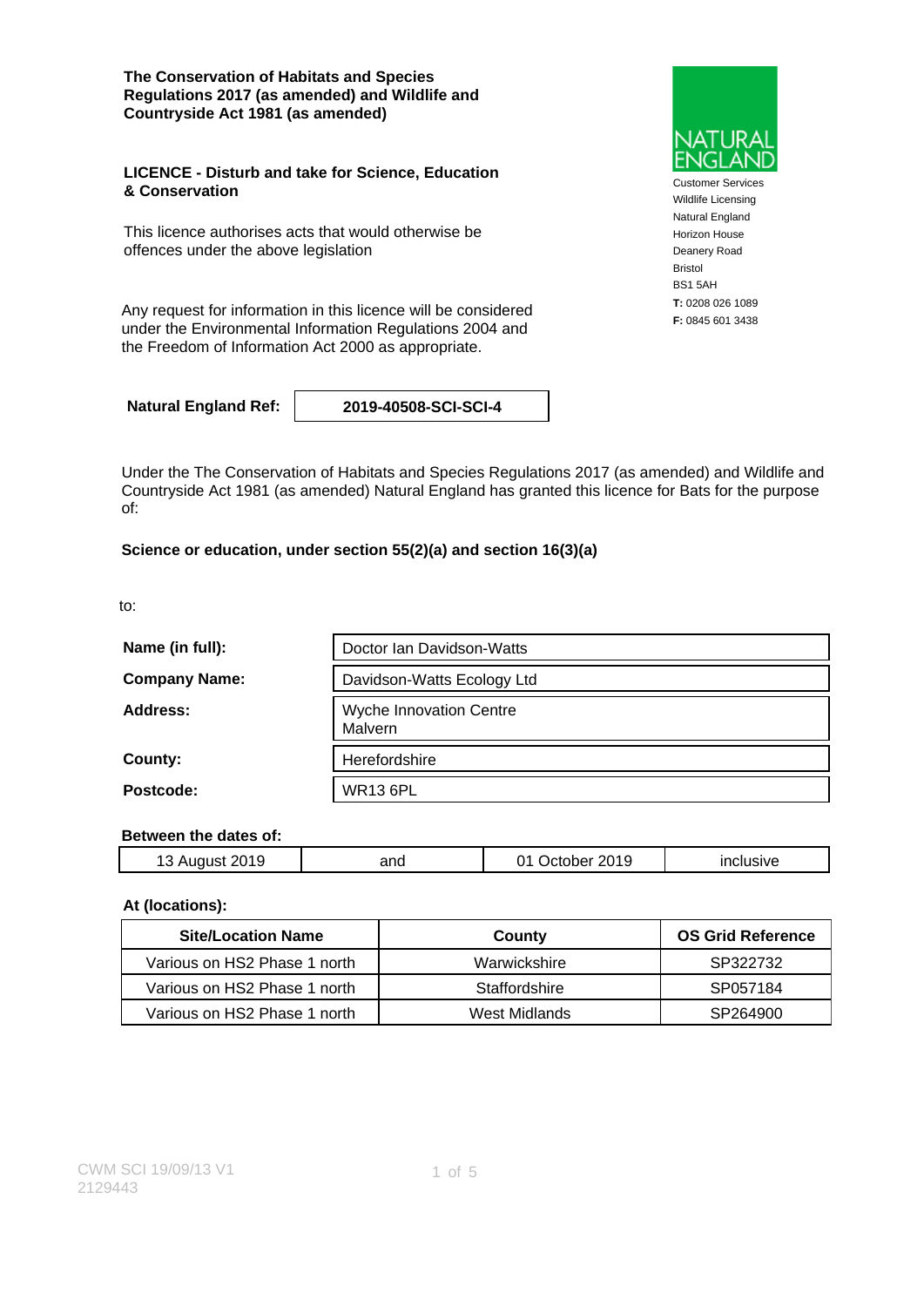### **For the following species:**

| <b>Species Common</b><br><b>Name</b><br>(Taxonomic Name) | <b>Number</b>    | <b>Activity</b> | <b>Method</b>                        | <b>Detailed Location</b> | <b>OS Grid</b><br><b>Reference</b> |
|----------------------------------------------------------|------------------|-----------------|--------------------------------------|--------------------------|------------------------------------|
| <b>Barbastelle</b><br>(Barbastella<br>barbastellus)      | $\overline{0}$   | <b>Disturb</b>  | Radio<br>transmitter                 | See site details         | XY000000                           |
| <b>Brandt's</b><br>(Myotis brandtii)                     | $\mathbf 0$      | <b>Disturb</b>  | Radio<br>transmitter                 | See site details         | XY000000                           |
| Brown long-eared<br>(Plecotus auritus)                   | 0                | <b>Disturb</b>  | Radio<br>transmitter                 | See site details         | XY000000                           |
| Common pipistrelle<br>(Pipistrellus pipistrellus)        | 0                | <b>Disturb</b>  | Radio<br>transmitter                 | See site details         | XY000000                           |
| Daubenton's<br>(Myotis daubentonii)                      | 0                | <b>Disturb</b>  | Radio<br>transmitter                 | See site details         | XY000000                           |
| Leisler's<br>(Nyctalus leisleri)                         | $\overline{0}$   | <b>Disturb</b>  | Radio<br>transmitter                 | See site details         | XY000000                           |
| Nathusius' pipistrelle<br>(Pipistrellus nathusii)        | $\mathbf 0$      | <b>Disturb</b>  | Radio<br>transmitter                 | See site details         | XY000000                           |
| Natterer's<br>(Myotis nattereri)                         | $\overline{0}$   | <b>Disturb</b>  | Radio<br>transmitter                 | See site details         | XY000000                           |
| <b>Noctule</b><br>(Nyctalus noctula)                     | $\mathbf 0$      | <b>Disturb</b>  | Radio<br>transmitter                 | See site details         | XY000000                           |
| Soprano pipistrelle<br>(Pipistrellus pygmaeus)           | 0                | <b>Disturb</b>  | Radio<br>transmitter                 | See site details         | XY000000                           |
| Whiskered<br>(Myotis mystacinus)                         | 0                | <b>Disturb</b>  | Radio<br>transmitter                 | See site details         | XY000000                           |
| All Bats<br>(Chiroptera)                                 | 0                | <b>Disturb</b>  | Static hand<br>held net              | See site details         | XY000000                           |
| All Bats<br>(Chiroptera)                                 | 0                | <b>Disturb</b>  | Hand                                 | See site details         | XY000000                           |
| All Bats<br>(Chiroptera)                                 | 0                | Disturb         | Mist nets                            | See site details         | XY000000                           |
| All Bats<br>(Chiroptera)                                 | 0                | <b>Disturb</b>  | Harp trap                            | See site details         | XY000000                           |
| All Bats<br>(Chiroptera)                                 | 0                | <b>Disturb</b>  | Acoustic lures                       | See site details         | XY000000                           |
| All Bats<br>(Chiroptera)                                 | $\mathbf 0$      | Take            | Hand and<br>static hand-<br>held net | See site details         | XY000000                           |
| All Bats<br>(Chiroptera)                                 | $\mathbf 0$      | Take            | Mist nets                            | See site details         | XY000000                           |
| All Bats<br>(Chiroptera)                                 | $\overline{0}$   | Take            | Harp trap                            | See site details         | XY000000                           |
| Bechstein's<br>(Myotis bechsteinii)                      | $\boldsymbol{0}$ | Disturb         | Radio<br>transmitter                 | See site details         | XY000000                           |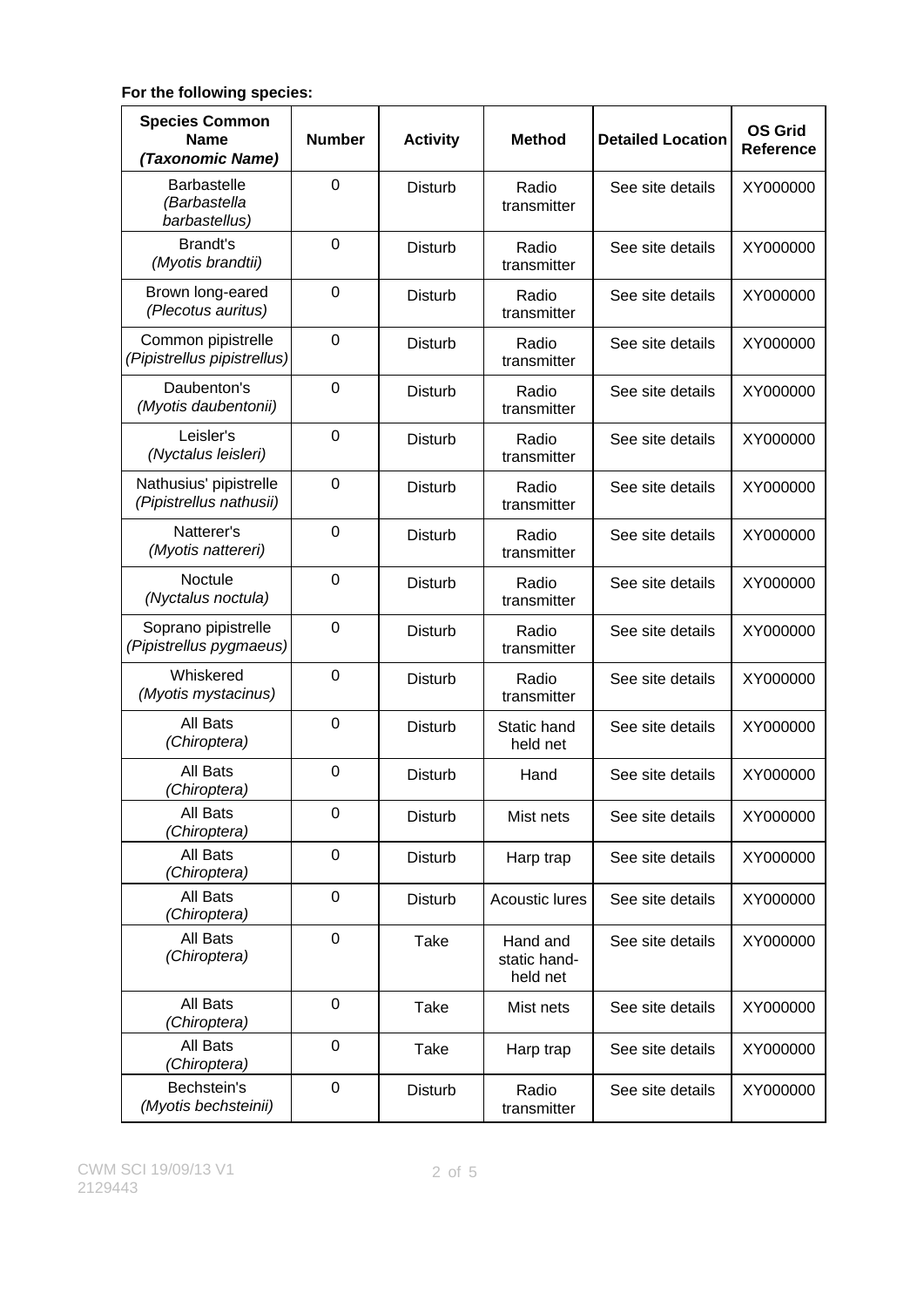**This licence is granted subject to the licensee, including servants and named agents, adhering to the conditions and notes specified below.**

**Signature: Date:** 13 August 2019

(for and on behalf of Natural England)

## **WARNING**

- **This licence authorises acts that would otherwise be offences under the The Conservation of Habitats and Species Regulations 2017 (as amended) and Wildlife and Countryside Act 1981 (as amended). Any departure from the conditions relating to this licence may be an offence under that legislation;**
- **This licence conveys no authority for actions prohibited by any other legislation;**
- **This licence can be modified or revoked at any time by Natural England, but this will not be done unless there are good reasons for doing so. The licence is likely to be revoked immediately if it is discovered that false information had been provided which resulted in the issue of the licence.**

# **LICENCE CONDITIONS**

- 1. These conditions apply to the licensee and any additional authorised person. The licensee and any additional authorised person(s) are responsible for ensuring that any licensed operations/ activities comply with all terms and conditions of the licence.
- 2. The licensee and any additional authorised person(s), shown on the licence, may act under the authority of this licence. The licensee or any additional authorised person(s) may also employ assistants provided they work under the direct personal supervision of the licensee or authorised person.
- 3. Whilst engaged in activities permitted by this licence, the licensee and/or any additional authorised person(s), must have access to a copy of this licence and produce it to any police officer or any Natural England officer on demand.
- 4. The Licensee and any additional authorised person(s) shall permit an officer of Natural England, accompanied by such persons as he/she considers necessary for the purpose, on production of his/her identification on demand, reasonable access to the site for monitoring purposes and to be present during any operations carried out under the authority of this licence for the purpose of ascertaining whether the conditions of this licence are being, or have been, complied with. The Licensee shall give all reasonable assistance to an officer of Natural England and any persons accompanying him/her.
- 5. This licence does not convey any right of entry upon land, and the landowner's/occupier's prior permission must be obtained, as necessary, before the licence is used.
- 6. No licensed activity shall be carried out under this licence on a National Nature Reserve or Marine Nature Reserve except with the prior written permission of Natural England.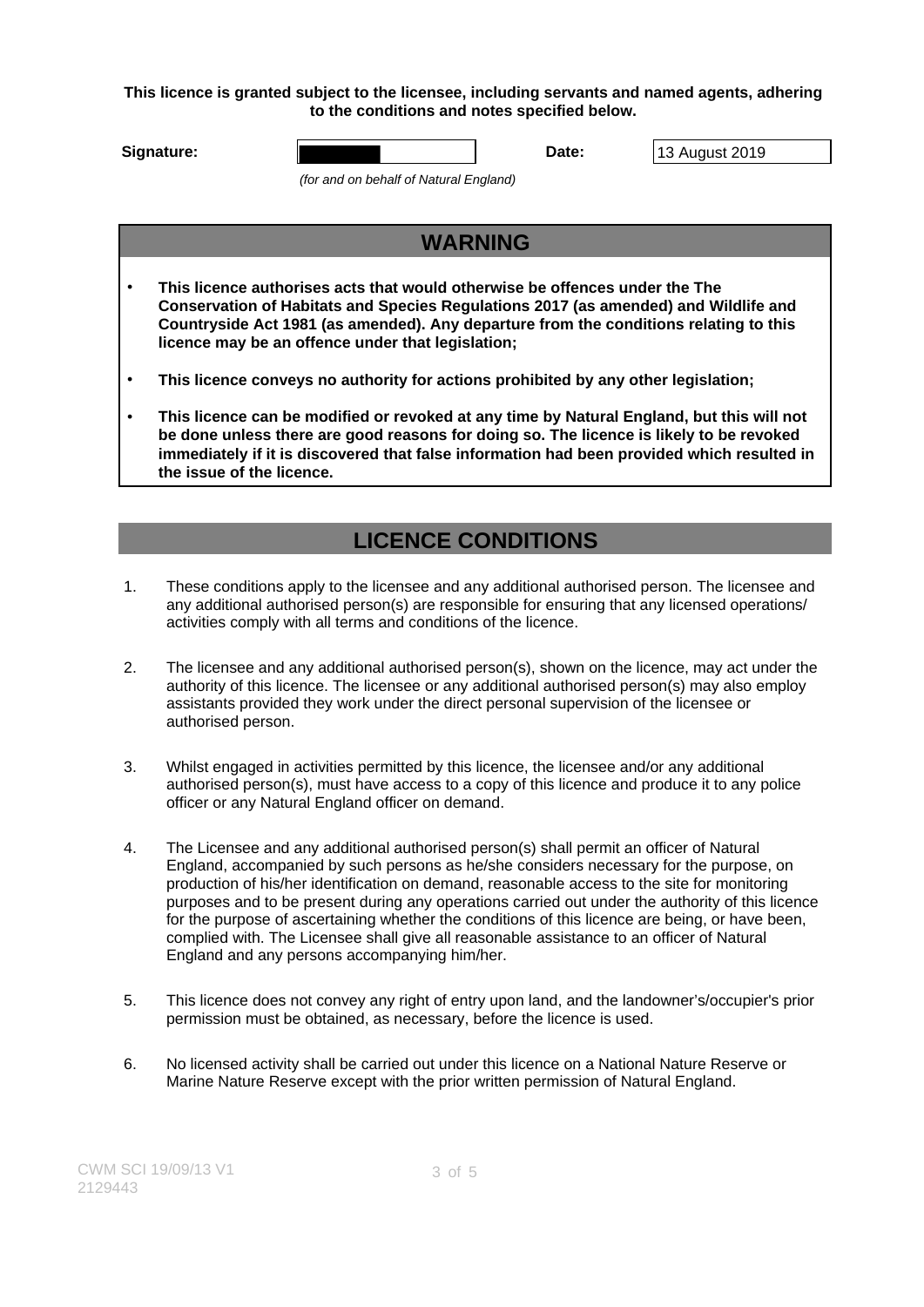## **LICENCE CONDITIONS**

- 7. A person authorised by the licensee shall provide him/her with such information as is within his/ her knowledge and is necessary for the Report, which the licensee is required to make to Natural England.
- 8. The 'Report by licensee of action taken under licence' must be completed, even if no licensed action is taken. It must be submitted on line or sent to the Natural England office at the address shown on this licence, to arrive no later than 14 days (two weeks) after the expiry of the licence. Failure to make a report may result in the licence being revoked and/or any future applications being refused.
- 9. This licence may be modified or revoked at any time by Natural England.

Additional condition(s):

See Annex.

### **NOTES**

- 1. Please read the details of your licence carefully to ensure that you comply with it paying particular attention to the number and species licensed as this may differ to what was requested in your application.
- 2. Under Regulation 60(1) of the Conservation of Habitats and Species Regulations 2017 (as amended), it is an offence to contravene or fail to comply with a licence condition. This includes all persons authorised to act under this licence.
- 3. An additional authorised person is a suitably trained and experienced person who is able to carry out work under a licence without the personal supervision of the licensee. To carry out licensed activities their name will be on the licence. To comply with the licence conditions, additional licenced persons should have a copy of the licence accessible when acting under the licence.
- 4. An assistant is a person assisting the licensee or the additional authorised person(s). Assistants are only authorised to act under a licence whilst they are under the direct supervision of either the licensee or the additional authorised person(s).
- 5. Natural England advises that where any individual is likely to come into contact with a bat in the operation of this licence, they should ensure that they wear suitable clothing and gloves and have been vaccinated against European Bat Lyssavirus (EBL).
- 6. Please note the information of the 'Report by licensee of action taken under licence' may have changed from previous years. The data required in your report and the required format can been viewed on the Natural England website. Alternatively you can request a copy from the Natural England address shown on your licence.